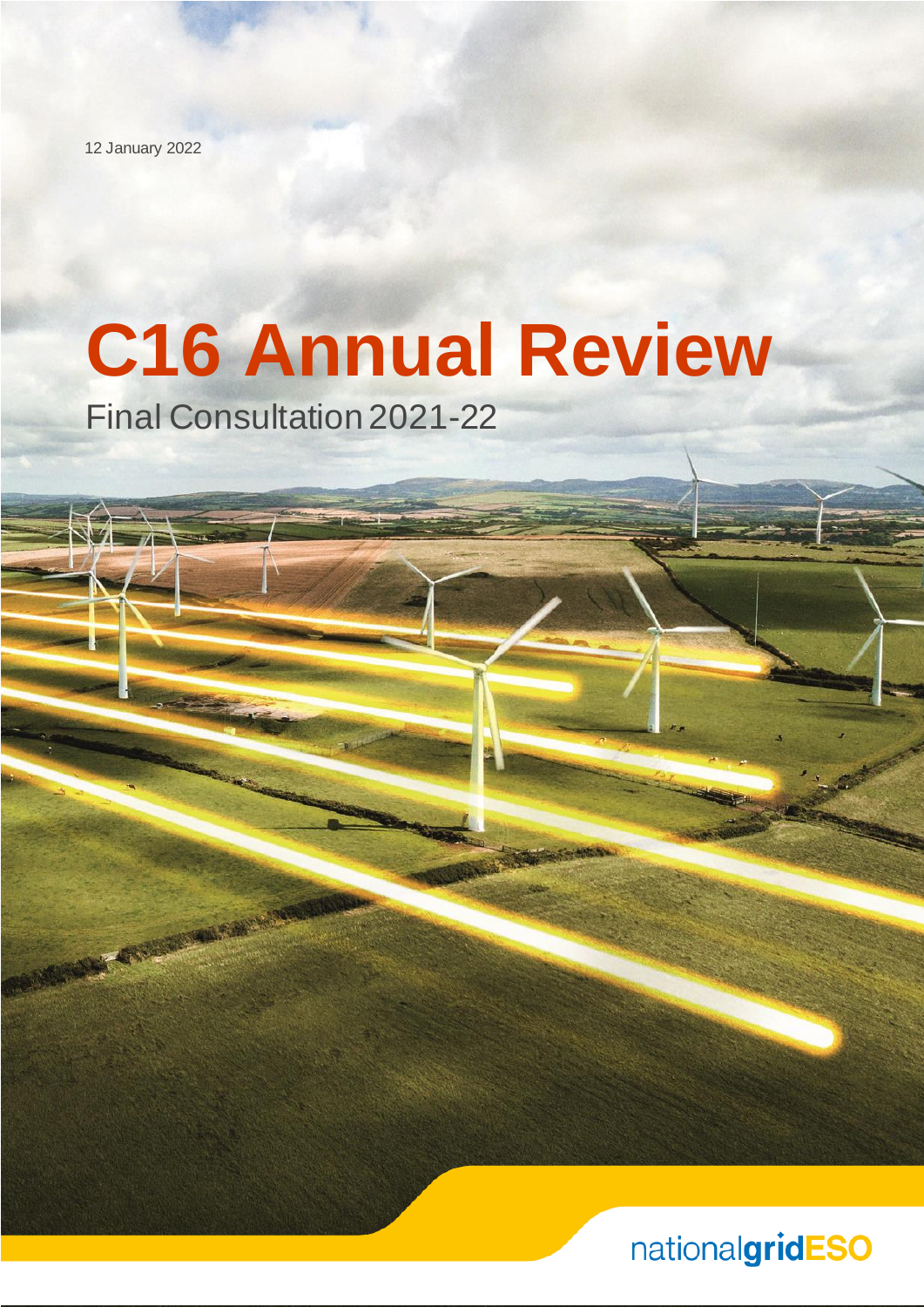# Contents

| 1.             |  |
|----------------|--|
| 2.             |  |
|                |  |
|                |  |
|                |  |
|                |  |
|                |  |
|                |  |
| 3 <sub>l</sub> |  |
|                |  |
|                |  |
|                |  |
|                |  |
|                |  |
| 4.             |  |
|                |  |
|                |  |
|                |  |
|                |  |
|                |  |
| 5.             |  |
|                |  |
|                |  |
|                |  |
|                |  |
|                |  |
|                |  |
|                |  |
| 6.             |  |
|                |  |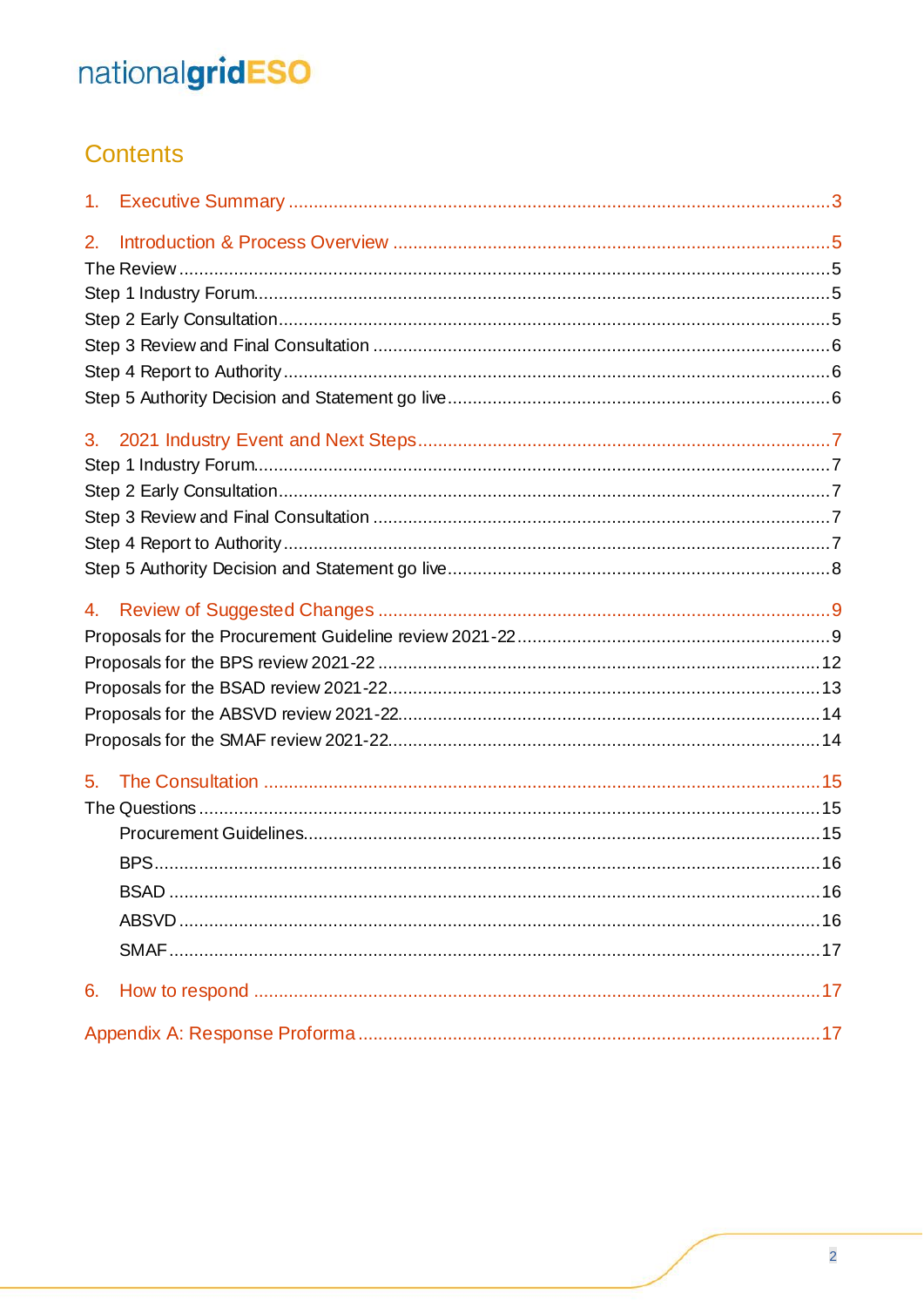# <span id="page-2-0"></span>**1. Executive Summary**

This official consultation has been produced in addition to the requirements of Condition C16 of the Transmission Licence to undertake a review of National Grid Electricity System Operator's (NGESO) C16 Statements.

NGESO held an industry forum on the 8th November 2021, the aim of which was to allow both NGESO and industry to share their early thoughts on what changes should be considered to the five C16 statements this year and what could be considered for future reviews.

Following the forum NGESO produced an early consultation, and this ran from 16th November 2021 to 7th December 2021.

This consultation will detail the changes NGESO are considering during this year's review following the feedback from the industry forum and early consultation.

There are five statements that form Condition C16, all of which are open for review and change during this consultation process:

- 1) Procurement Guidelines
- 2) Balancing Principles Statement (BPS)
- 3) Balancing Services Adjustment Data Methodology (BSAD)
- 4) System Management Action Flagging Methodology (SMAF)
- 5) Applicable Balancing Services Volume Data Methodology (ABSVD)

NGESO's proposed key focus areas for review of the five statements this year remain:

- Replacing our temporary product, Optional Downward Flexibility Management (ODFM), with a new reserve product, Negative Slow Reserve
- Movement of STOR into Positive Slow Reserve
- New frequency response services Dynamic Moderation (DM) and Dynamic Regulation (DR)
- NGESO is planning to cease the procurement of Dynamic Firm Frequency Response (DFFR) which will be replaced by the launch of the new DR service
- NGESO will stop procuring Enhanced Frequency Response (EFR) as a service by summer 2022
- New constraint management services Local Constraint Market (LCM) and Regional Development Programmes (RDPs) such as MW Dispatch
- To review our processes and assess the system development required to deliver a consistent approach to the way Balancing Mechanism (BM) and non-BM units are treated in terms of Applicable Balancing Services Volume Data (ABSVD)
- Review of the reports and how they could be improved in the future. NGESO are also reviewing the necessary changes to C16 brought about through the Restoration Standard and what we will need to change to meet this. Such changes will also be reflected within NGESO reporting.

#### **Key Dates:**

**Official Consultation Release:** 12<sup>th</sup> January 2022

**Official Consultation Deadline: 9<sup>th</sup> February** 2022

**Documents sent to Ofgem:** 16<sup>th</sup> February 2022

**Ofgem Veto/Direction**: on/before 16<sup>th</sup> March 2022

**Revised C16**  Statements go live: 1st April 2022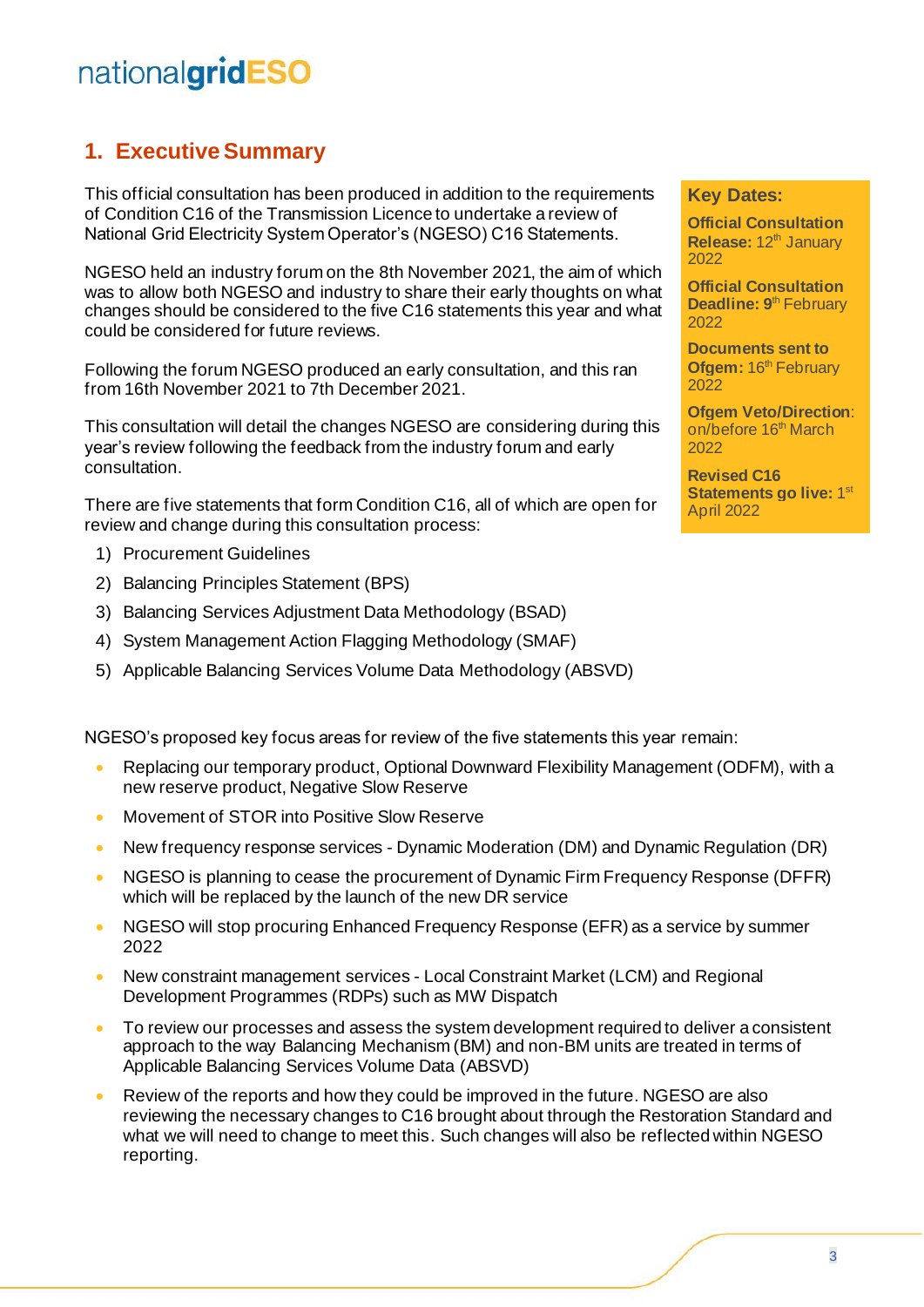NGESO welcomes further detailed industry views on the proposed changes and invites views on any other aspects of the subject documents for future consideration. Responses are required by 9th February 2022. Details on how to make a response can be found in the Consultation Questions section.

Following receipt of responses to this consultation, which follows the industry forum and the early consultation, NGESO will produce a report that will summarise the final changes recommended to be made to this year's statements to Ofgem for review.

The current versions of the C16 statements, this consultation, industry responses and the consultation report will all be published at the link below:

<https://www.nationalgrideso.com/balancing-services/c16-statements-and-consultations>

If you have any questions about this document, please contact:

Nicky White Markets, National Grid Electricity System Operator

Tel: +44 (0) 7768537317 Email[: balancingservices@nationalgrideso.com](mailto:balancingservices@nationalgrideso.com)

Please note consequential changes resulting from modifications to GB industry codes, stake holder suggestions and upcoming regulatory changes which are not captured here will be actioned either in future annual reviews, or individual statement reviews as appropriate.



Jon Wisdom

Code Change Delivery Senior Manager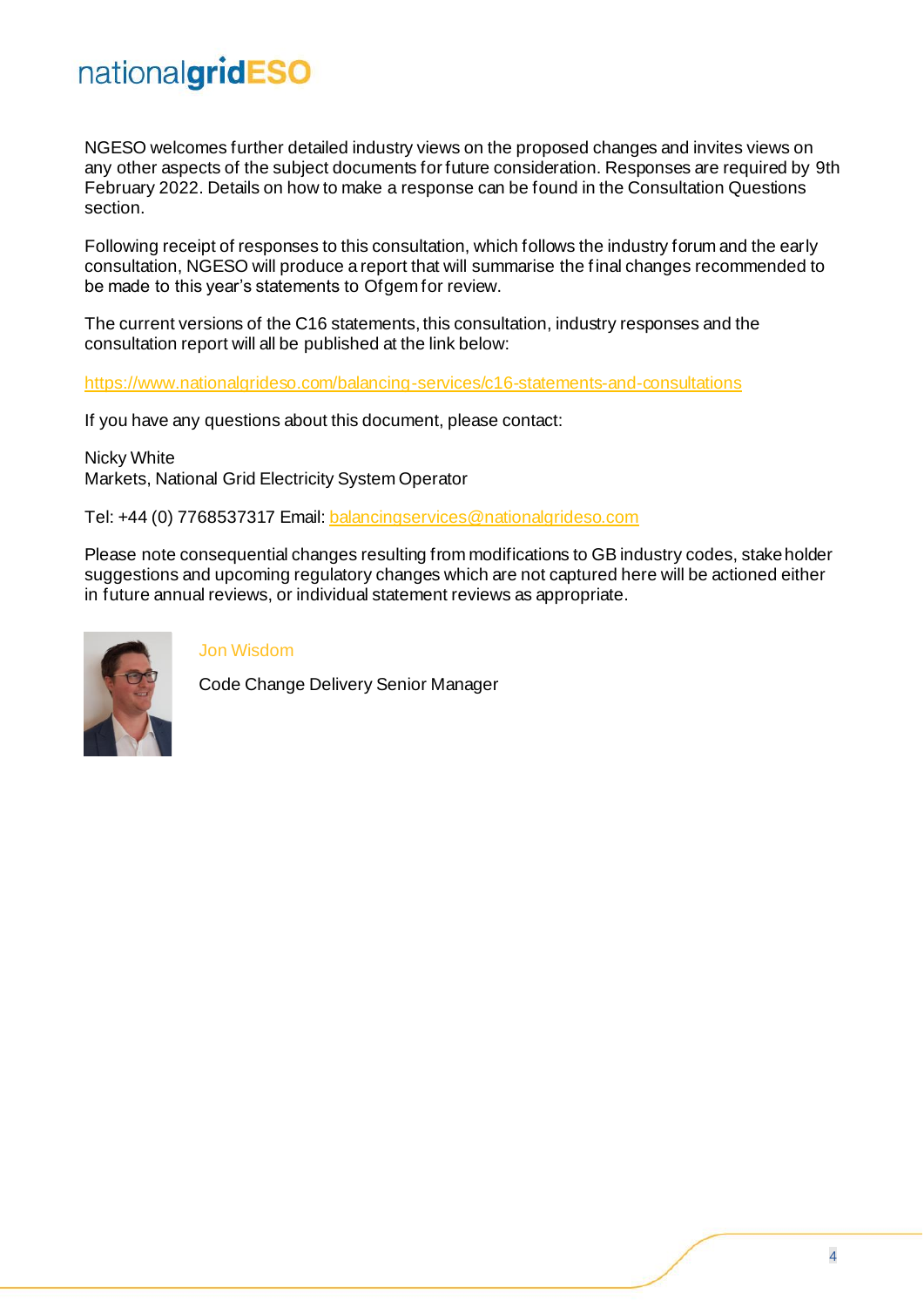# <span id="page-4-0"></span>**2. Introduction & Process Overview**

### <span id="page-4-1"></span>**The Review**

In accordance with Standard Condition 16 (C16) of its Transmission Licence, NGESO is required to conduct an annual review of all licence statements, regular reviews of the methodologies and, if appropriate, to propose changes to these documents.

The purpose of NGESO's annual review and consultation is to ensure that each of the applicable documents remains current by seeking industry views on any proposed changes. NGESO invite the Authority to review proposed changes. If the Authority chooses to exercise their powers of veto for these proposed changes to the C16 statements, the existing versions will remain in place. Alternatively, the proposed changes will become effective from 1<sup>st</sup> April 2022.

The following statements are the focus of each review:

- **Procurement Guidelines**
- Balancing Services Adjustment Data Methodology (BSAD)
- System Management Action Flagging Methodology (SMAF)
- Balancing Principles Statement (BPS)
- Applicable Balancing Service Volume Data (ABSVD)

It should be noted that the annual review of the C16 statements is not the primary forum for development of new products. They will be created and consulted on in a separate process, and any subsequent changes to the statements will be as a consequence of this.

### <span id="page-4-2"></span>**Step 1 Industry Forum**

The first step of the review process is for NGESO to hold an industry forum, the aim of which is to allow NGESO to engage early with industry on the key elements of change we are considering and enable industry to offer early challenge and further suggestions. Any thoughts from NGESO at this forum should not be considered as NGESO's final position.

# <span id="page-4-3"></span>**Step 2 Early Consultation**

The second step of the review process is for NGESO to issue an early more "informal" consultation, this builds on the outputs from the industry forum and allows wider industry to respond to NGESO's early thoughts on what needs to change.

This consultation does not form part of the C16 Licence Condition and is an additional one that allows NGESO to do more fact finding and create a more efficient and thorough review.

At this point of the process it is unlikely NGESO will suggest all text changes to the statements, however, we may provide some suggestions to text changes on certain topics.

We allow up to 28 days for our stakeholders to review, similar to the official consultation. As above any thoughts from NGESO during this early consultation should not be considered as NGESO's final position.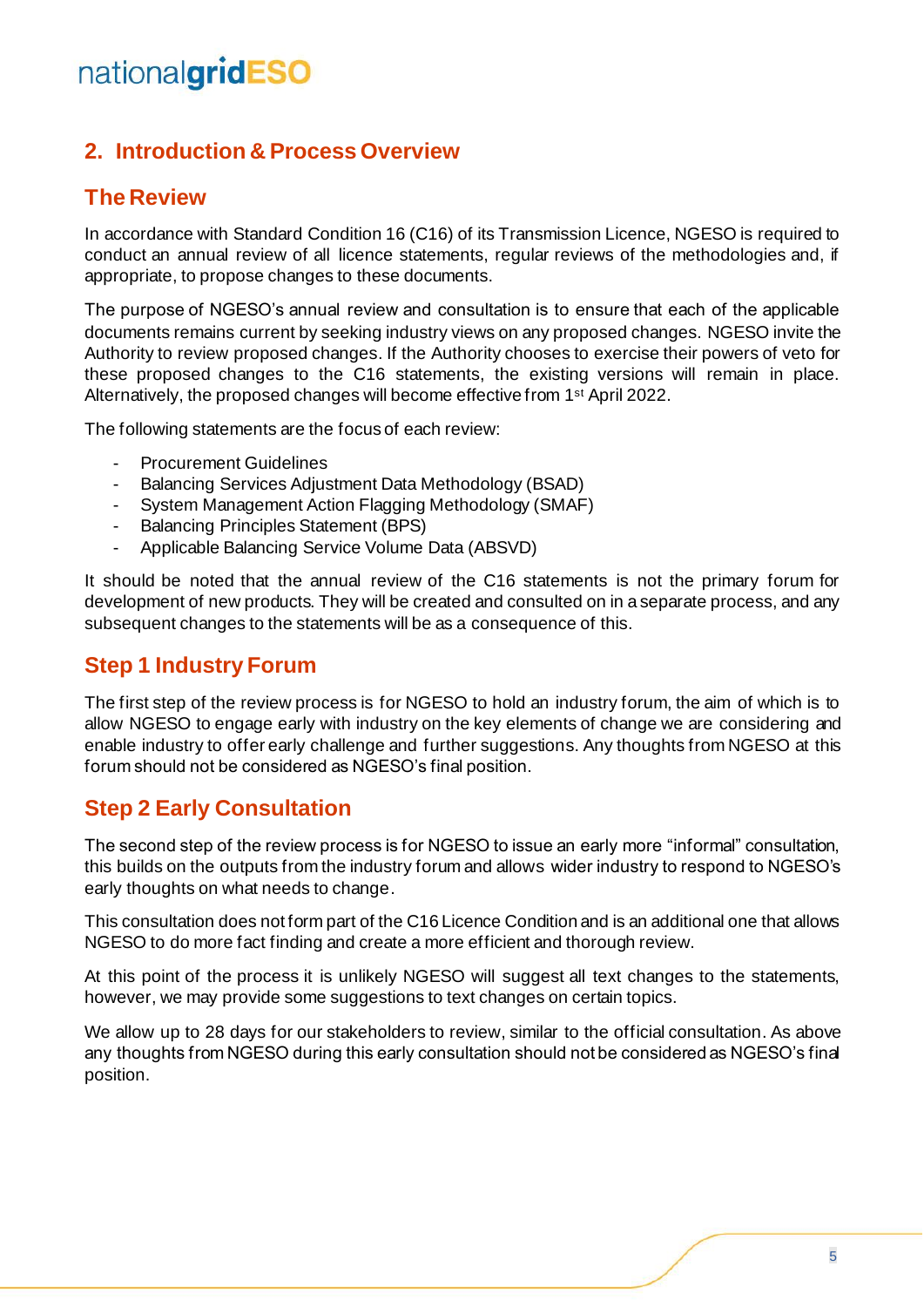# <span id="page-5-0"></span>**Step 3 Review and Final Consultation**

The third step of the process is for NGESO to review all the early consultation responses and begin to finalise a draft position on the text changes in the statements. NGESO will also offer a response to each point raised by industry.

This will be documented and issued via an "official" consultation that does form part of the C16 Licence Condition.

This consultation will allow industry to review our responses to them as well as the recommended text changes in the statements.

This consultation will run for 28 days.

# <span id="page-5-1"></span>**Step 4 Report to Authority**

The fourth step in the review process is for NGESO to document in the form of a report the final position on the changes for this year along with the track changed versions of the statements . The report will also include in a clear and transparent way all industry responses and NGESO's view for each of these.

This report must be issued to the Authority (Ofgem) within 7 days (5 working) from the closure of the official consultation.

### <span id="page-5-2"></span>**Step 5 Authority Decision and Statement go live**

The fifth step in the review process is for the Authority (Ofgem) to review all the documents submitted to them from step 4.

As part of the Licence Condition, Ofgem have 28 days to offer a direction or challenge the submission, if Ofgem do not veto the changes then the statements go live on the NGESO website on the 1st April of that year.

If Ofgem do veto, then there are 2 different directions for the statements to go live. Ofgem can either direct a change or they can request NGESO to run a further consultation on the specific issues they have identified, which may push back the go live date or a statement might go live pending further changes.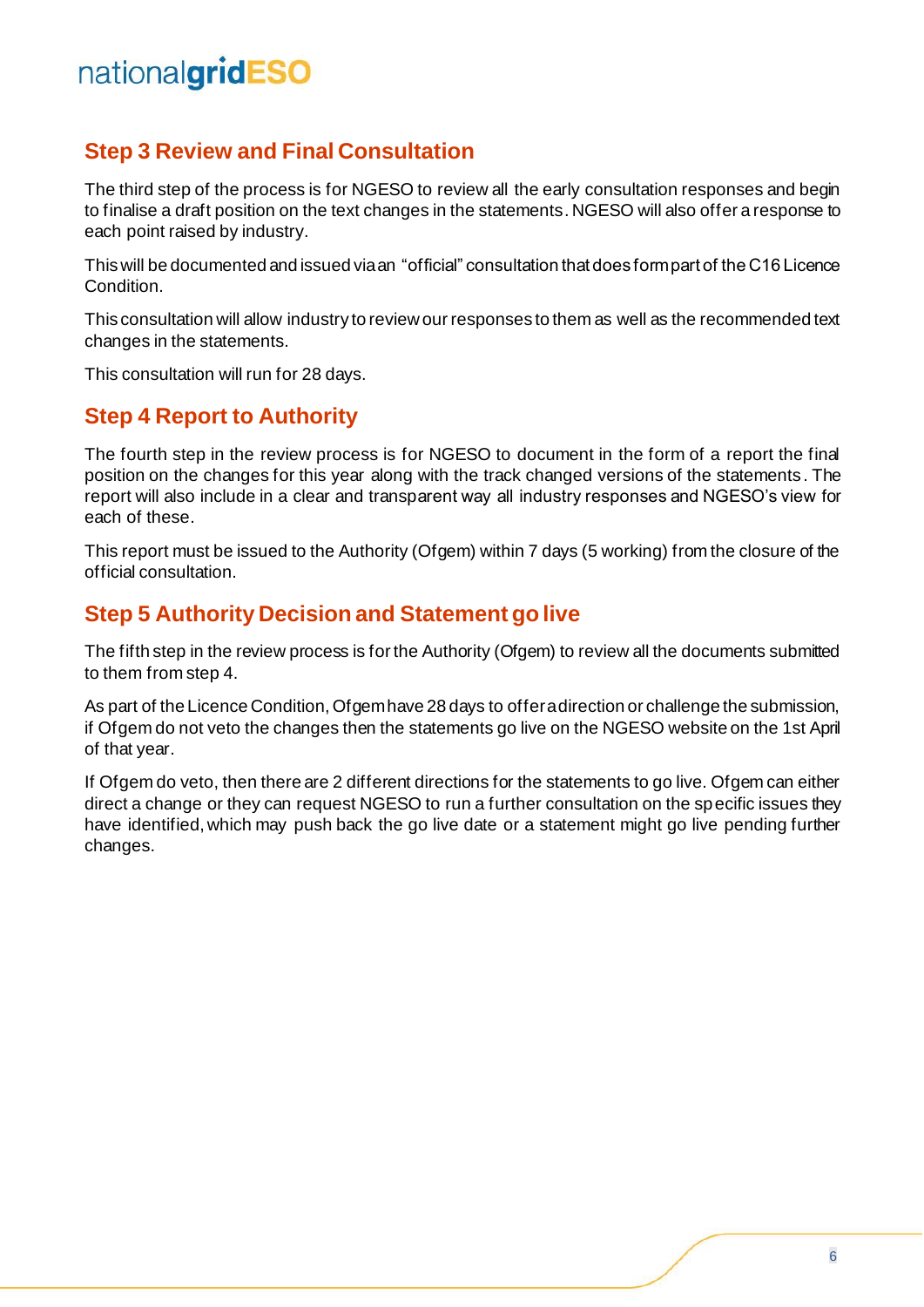# <span id="page-6-0"></span>**3. 2021 Industry Event and Next Steps**

This consultation marks the second step of the review process relating to the C16 statements and methodologies.

### <span id="page-6-1"></span>**Step 1 Industry Forum**

The industry forum was held on 8th November 2021. This was attended by a variety of stakeholders. The aim was to discuss potential changes to be included in the 2021-2022 annual update in more detail. The slides can be found **[here](https://www.nationalgrideso.com/document/221016/download)**.

Areas highlighted by National Grid ESO were:

- An overview of changes to the Statements since last year's Annual Review
- An introduction to our new response services Dynamic Moderation (DM) and Dynamic Regulation (DR)
- An introduction to our new constraint management services Local Constraint Market (LCM) and Regional Development Programmes (RDPs) such as MW Dispatch
- Update to existing services:
	- o NGESO is planning to cease the procurement of Dynamic Firm Frequency Response (DFFR) and will be replaced by the launch of the new DR service
	- o Replacing our temporary product, Optional Downward Flexibility Management (ODFM), with a new reserve product, Negative Slow Reserve
	- o Movement of STOR into Positive Slow Reserve
	- o NGESO will stop procuring Enhanced Frequency Response (EFR) as a service by summer 2022
- To review our processes and assess system development required to deliver a consistent approach to the way Balancing Mechanism (BM) and non-BM units are treated in terms of Applicable Balancing Services Volume Data (ABSVD)
- Review of the reports and how they could be improved in the future. NGESO are also reviewing the necessary changes to C16 brought about through the Restoration Standard and what we will need to change to meet this. Such changes will also be reflected within NGESO reporting.

The forum was attended by 5 stakeholders from across industry plus a representative from Ofgem.

### <span id="page-6-2"></span>**Step 2 Early Consultation**

16 th November – 7 th December 2021

### <span id="page-6-3"></span>**Step 3 Review and Final Consultation**

Final Consultation issued 12<sup>th</sup> January until 9<sup>th</sup> February 2022

### <span id="page-6-4"></span>**Step 4 Report to Authority**

To be issued 16 th February 2022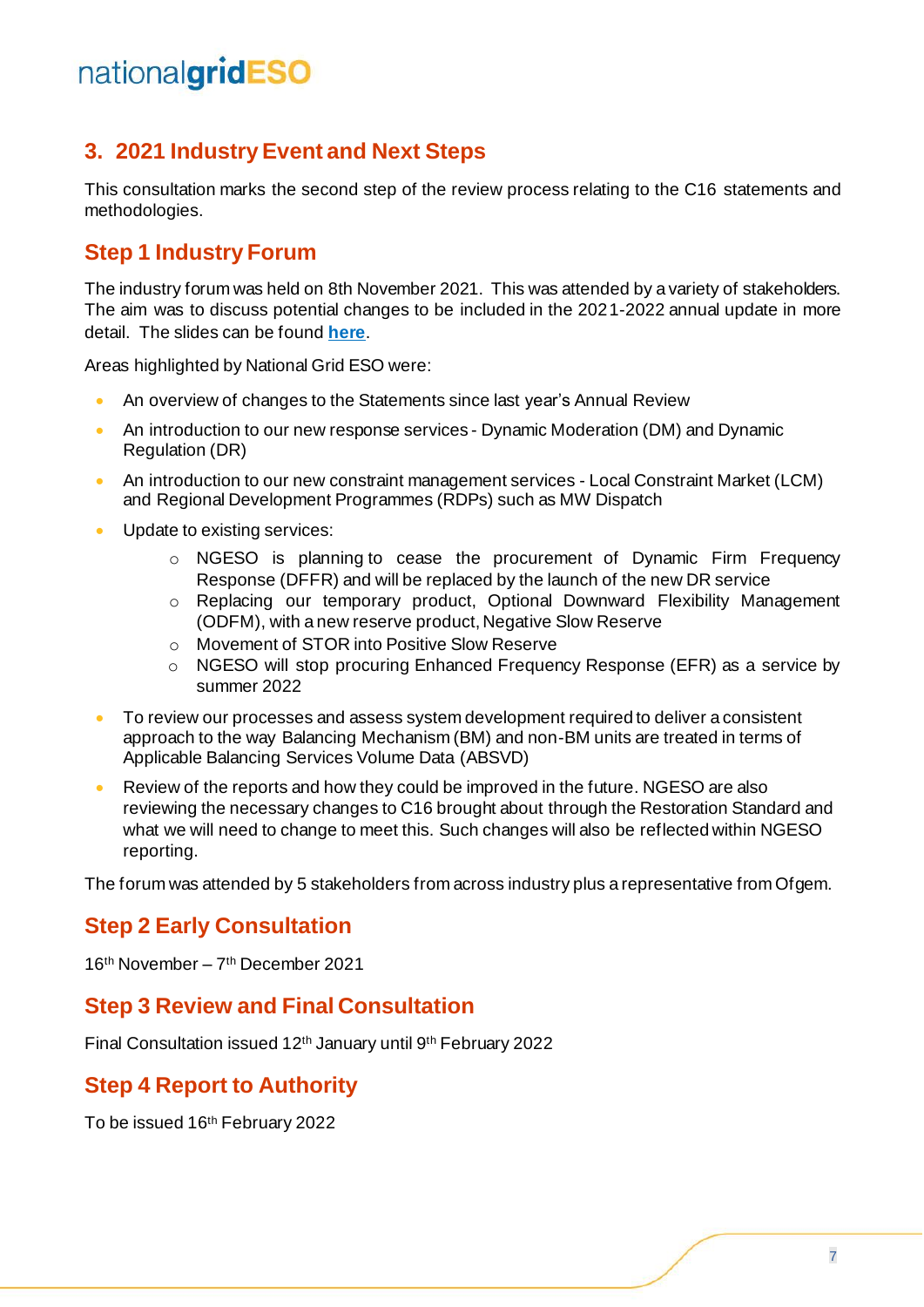# <span id="page-7-0"></span>**Step 5 Authority Decision and Statement go live**

Ofgem Veto/Direction expected on/before 16<sup>th</sup> March 2022. Changes to statements are effective 1st April 2022.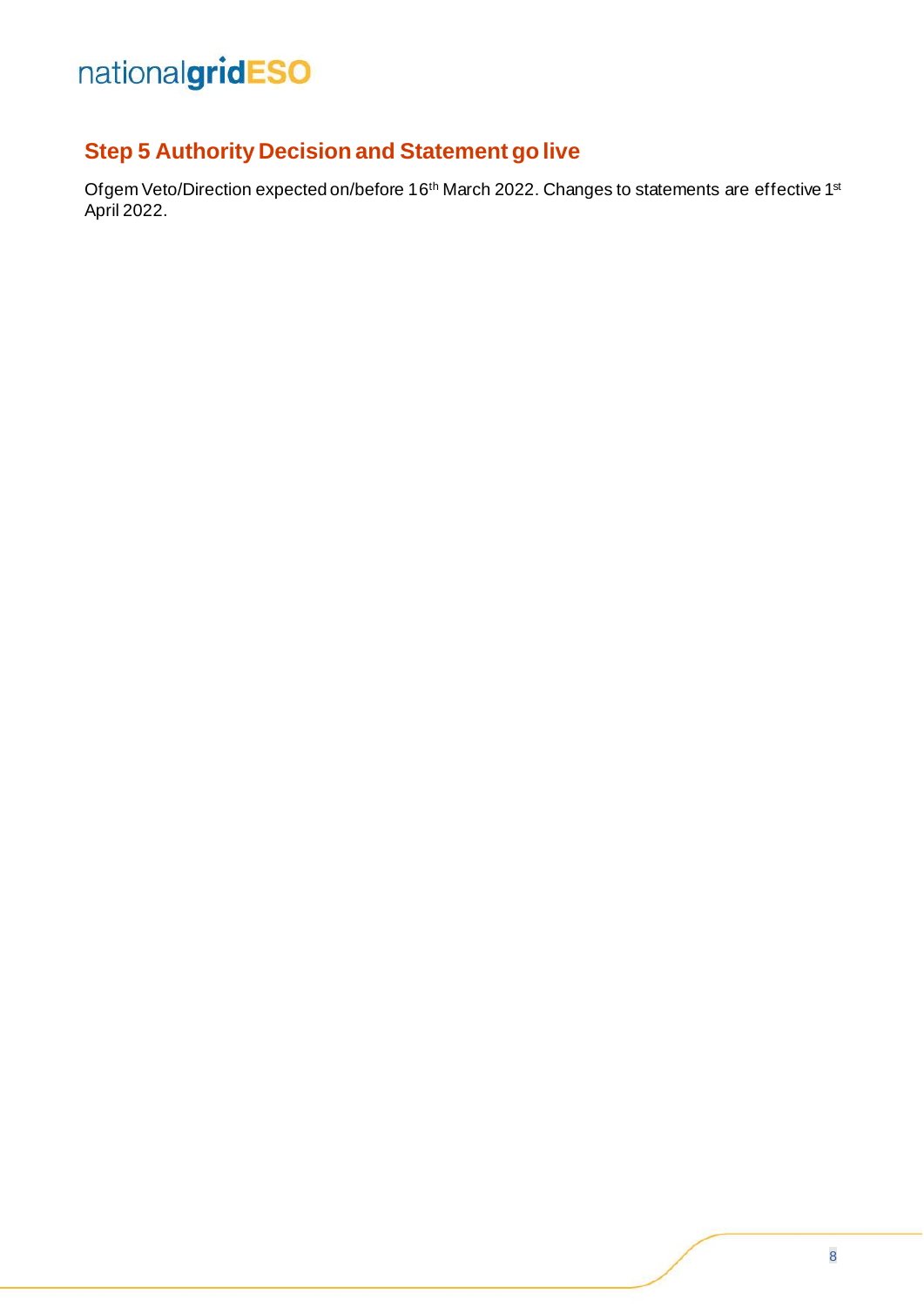# <span id="page-8-0"></span>**4. Review of Suggested Changes**

### <span id="page-8-1"></span>**Proposals for the Procurement Guideline review 2021-22**

The Procurement Guidelines set out the kinds of Balancing Services which we may be interested in purchasing, together with the mechanisms by which we envisage purchasing such Balancing Services. It acts as a generic statement of the procurement principles we expect to follow.

The amendments proposed for 2021-22 are:

- Version Control
- Housekeeping
- Amendments to include new frequency response services
- Amendments to cease the procurement of Dynamic Firm Frequency Response (DFFR)
- Amendments to replace Optional Downward Flexibility Management (ODFM), with a new reserve product
- Amendments to move STOR into Positive Slow Reserve
- Amendments for NGESO to stop procuring Enhanced Frequency Response (EFR)

Background to these changes is summarised below. Please see tracked change document 'Procurement Guidelines Statement' for detail of changes below:

#### Amendments to include new frequency response services

Dynamic Moderation (DM) and Dynamic Regulation (DR) are new response services and will be included and described within the Procurement Guidelines Statement section for response:

Dynamic Moderation is the new pre fault frequency service designed to rapidly deliver between +/- 0.1 and +/-0.2 frequency deviation. This service will be procured day ahead in EFA blocks on a payas-clear auction platform.

Dynamic Regulation is the new pre fault frequency service designed to slowly correct and deliver between +/- 0.015 and +/-0.2 frequency deviation. This service will be procured day ahead in EFA blocks on a pay-as-clear auction platform.

These new services will be launched in 2022 with DR planned to go live first, launching on the EPEX platform towards the end of March and then DM planned to go live on EPEX in April. We are also working closely with the Single Market Platform programme to explore improvements to the registration and prequalification processes.

#### Amendments to cease the procurement of Dynamic Firm Frequency Response (DFFR)

Firm Frequency Response (FFR) is a service that can provide both dynamic and non-dynamic response to changes in frequency: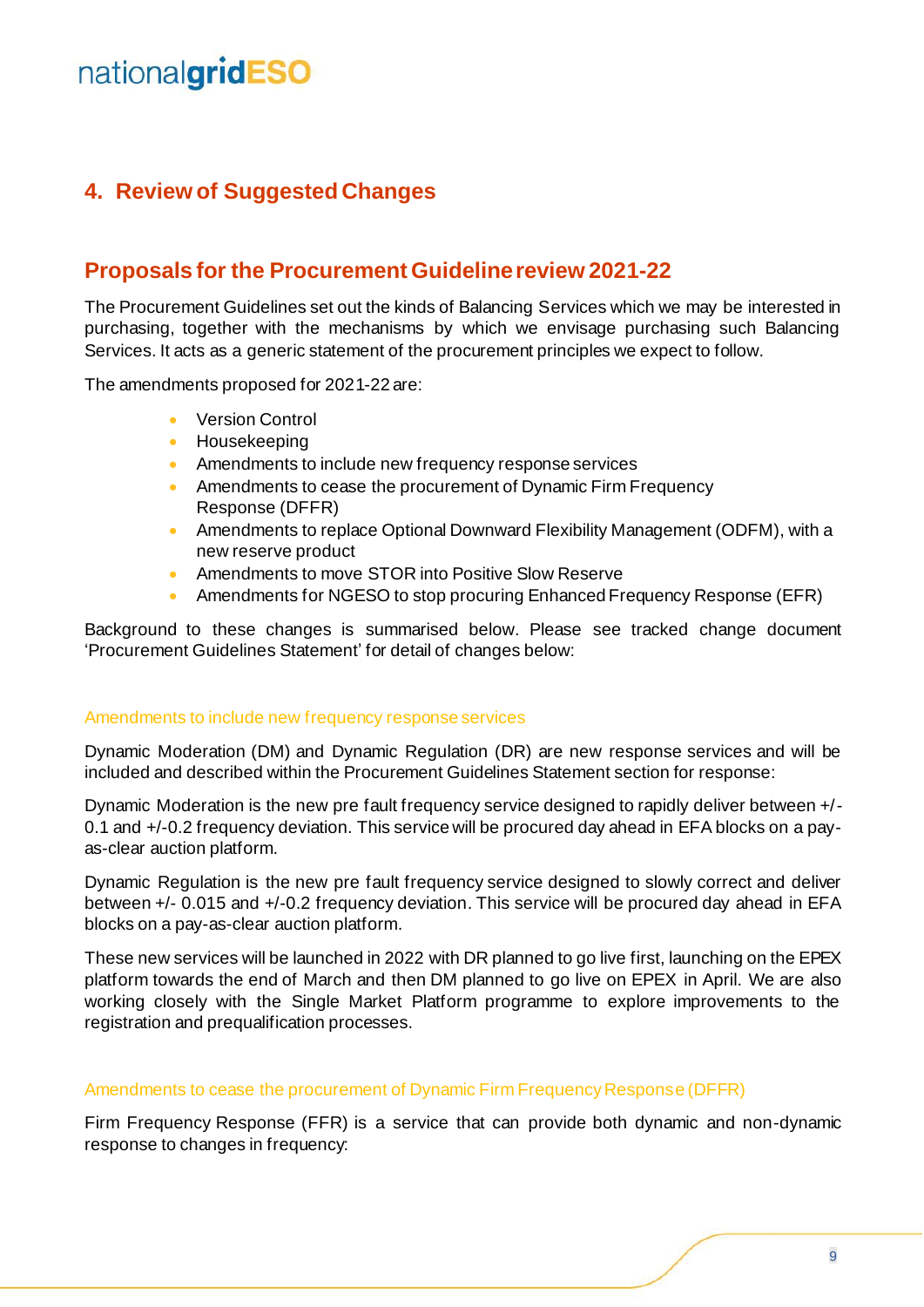Dynamic Firm Frequency Response (DFFR) is a continuously provided service used to manage the normal second-by-second changes on the system.

Non-dynamic Firm Frequency Response (SFFR - Static Firm Frequency Response) is typically a discrete service triggered at a defined frequency deviation.

Changes to FFR service in 2022/23 will be as follows:

During 2022/23 the ESO is planning to cease the procurement of DFFR through monthly tenders. This service will be replaced by Dynamic Regulation and Dynamic Moderation frequency response services, which are being launched in the 1st half of 2022.

There are several dependencies that need to be met before we completely cease the procurement of the monthly FFR service.

Full delivery of disarming and frequency measurement specification are two key deliverables under response reform that the ESO will be prioritising in 2022. Once the full functionality for the above has been delivered, we expect to increase the volume cap on DM and DR. This will enable a stepped decrease in the DFFR volume procured in the monthly FFR tenders.

The delivery of quicker reserve products is critical to the closure of the monthly static service and we will continue to engage on the development of reserve reform. We believe sharing dependencies gives more transparency on what needs to happen in order for the monthly tenders to cease. We welcome feedback on this.

SFFR will continue to be procured until the new reserve products are launched, we expect that we will continue to procure SFFR for the majority of 2022/23. Any changes to products / services will be communicated via a separate forum from NGESO. For questions regarding all Reserve and Response products please direct t[o box.futureofbalancingservices@nationalgrideso.com](mailto:box.futureofbalancingservices@nationalgrideso.com)

#### Amendments to replace Optional Downward Flexibility Management (ODFM), with a new reserve product

The ODFM product was a temporary arrangement to manage unforeseen and unprecedented low demand conditions between April and October 2020, and to minimise any potential use of Grid Code emergency measures to curtail embedded generation.

The service was reinstated for summer 2021 as there were credible forecast scenarios in which it was required, however, it was not utilised in this period.

We are working to deliver Negative Slow Reserve (detailed below) currently planned for summer 2022 to provide an enduring route to accessing downward flexibility. We will remove ODFM from the Statements during our next review.

We have removed the duplicate wording for ODFM within the statement (p.25).

#### Amendments to introduce new products Positive Slow Reserve and Negative Slow Reserve

NGESO are planning to deliver new reserve products throughout 2022/23.

Negative Slow Reserve will be the first new reserve product to launch, as it meets an operational need to provide additional routes for the ESO to access downward flexibility. Industry engagement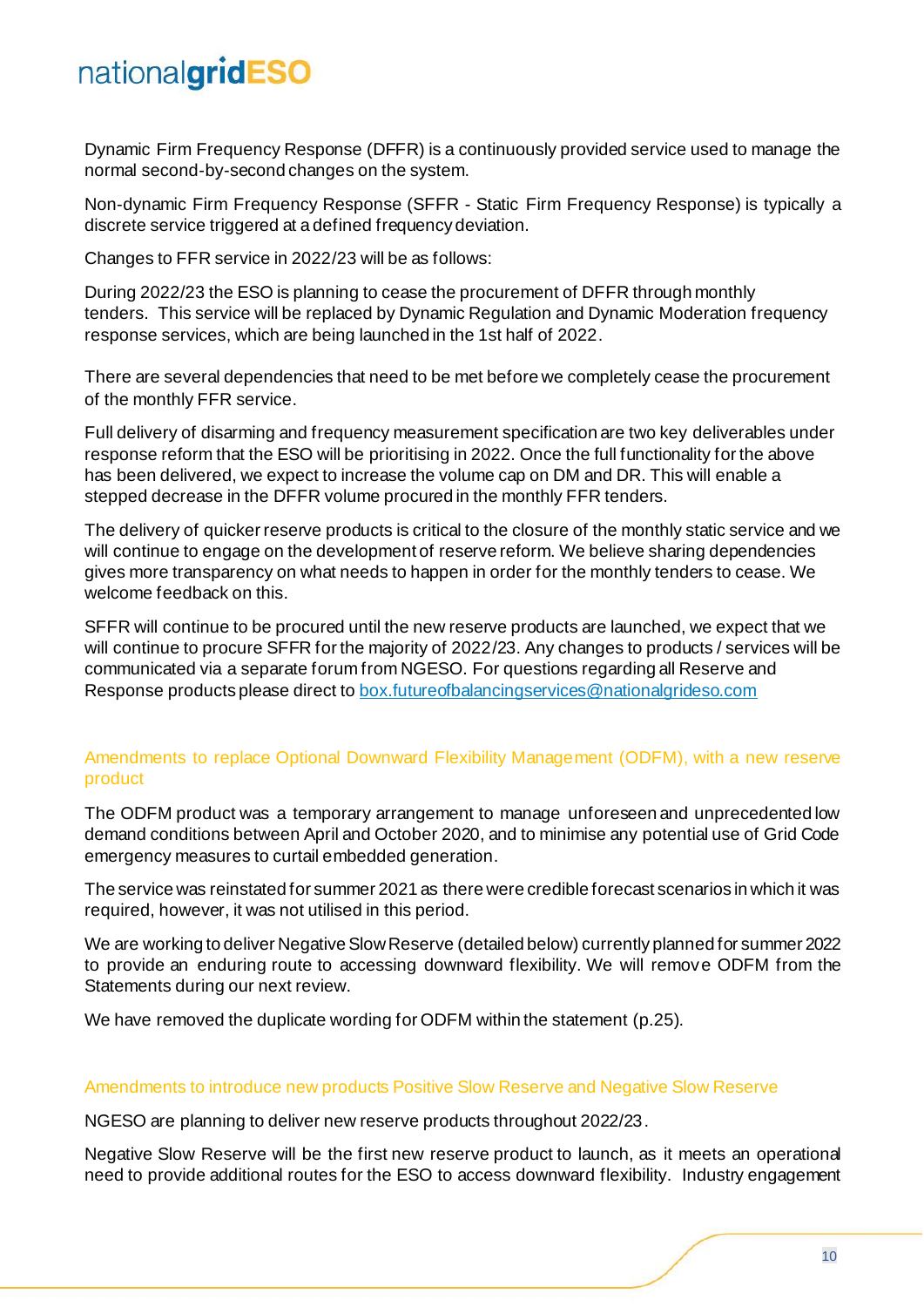on product and service design will continue in advance of the Article 18 (Electricity Balancing Regulations) consultation process, and more detail will be available for the full C16 consultation. The product will launch in a number of sprints, so there will be more changes to the product and market post go-live.

Following the launch of Negative Slow Reserve, NGESO will work with industry to create a transition plan to move STOR into Positive Slow Reserve later in 2022/23. This will be followed by other new reserve products, however these have a dependency on the rollout of the new response products, so timescales are not yet set. Further information about these services will be published within other forums. For questions regarding all Reserve and Response products please direct to [box.futureofbalancingservices@nationalgrideso.com](mailto:box.futureofbalancingservices@nationalgrideso.com)

#### Amendments for NGESO to stop procuring Enhanced Frequency Response (EFR)

Enhanced Frequency Response (EFR) EFR was a onetime tender to deliver enhanced frequency response which started delivering in April 2018. The technical requirements of service delivery are as follows:

- be capable of delivering a minimum of 1 MW of response. This may be from a single unit or aggregated from several smaller units. Maximum response of 50MW; and
- be capable of responding within one second to frequency deviations and operate in frequency sensitive mode within the operational envelope and associated restrictions set out in the invitation to tender.

The EFR contracts awarded were for a 4 year duration and as a result the ESO will stop procuring EFR as a service by summer 2022.

#### Amendments for consistency with Electricity System Restoration Standard (ESRS)

'Black start' is still referred to within the Procurement Guidelines Statement. This remains due to licence and codes currently still referencing to 'black start'. However, NGESO has noted within the statement, to read references of 'black start' as restoration services. We will formally remove within all statements once the licence and codes allow us.

#### Areas of the statement where NGESO consider no further changes are required

For **Net Transfer Capacity (NTC)**, ESO consider the existing wording already described within the Procurement Guidelines Statement is suitable and are proposing no changes.

**Local Constraint Market (LCM)** is a new Constraint Management Service. NGESO consider that this new service is already described within the Procurement Guidelines Statement section for Transmission Constraint Management.

National Grid ESO (ESO) are exploring the implementation of a Local Constraint Market (LCM) to manage the high constraint costs at the Anglo-Scottish boundary. The LCM is considered to be a tactical solution, delivering over the next 3 – 4 years, ahead of longer-term considerations for Regional Development Programmes (RDPs) in Scotland.

Taking learning from the Optional Downward Flexibility Management (ODFM) service, implemented to contract additional flexibility to manage low-demand periods throughout the COVID pandemic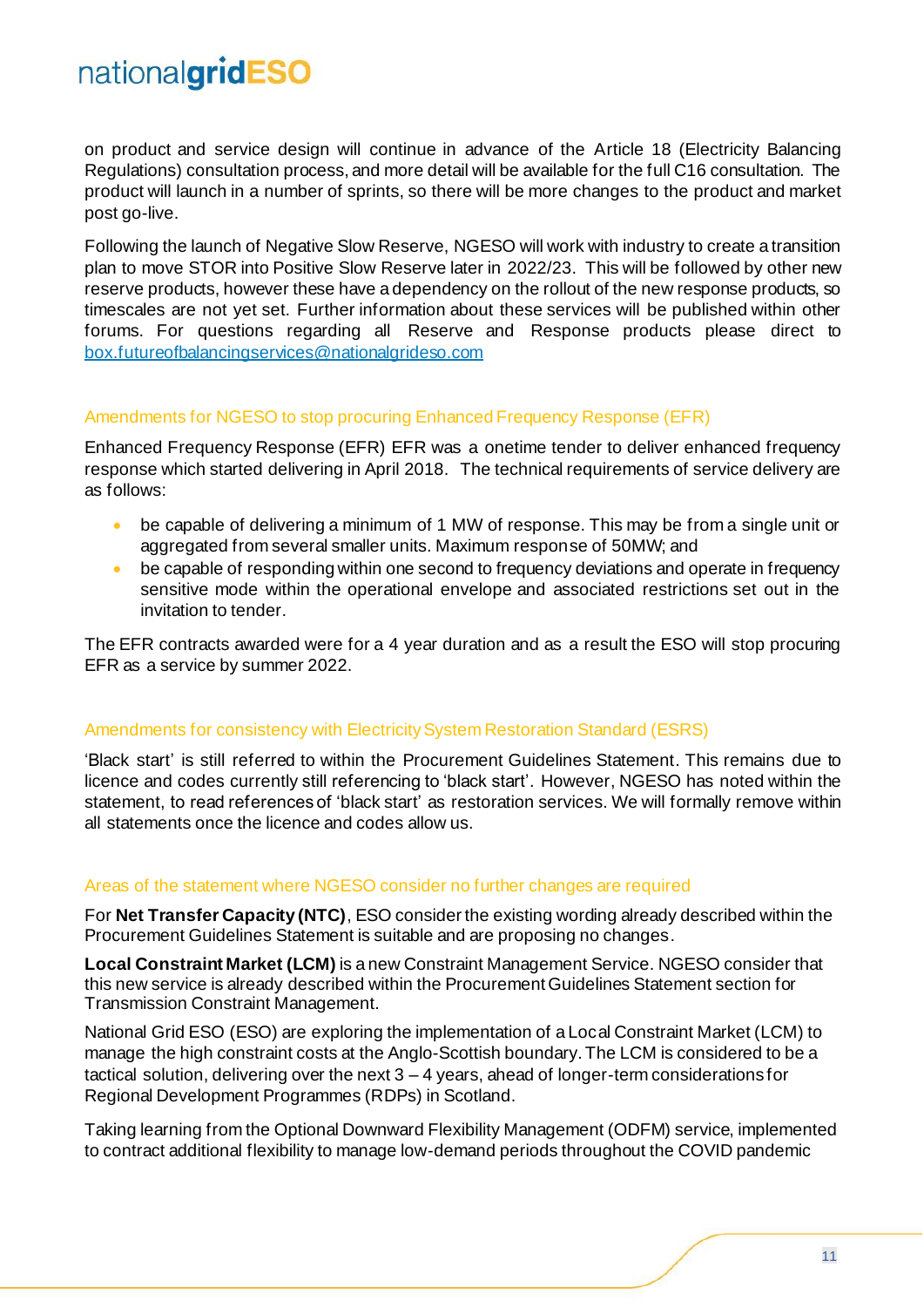lockdown, we are seeking to accelerate the implementation of the LCM with a target implementation date of Q3 2022.

**MW Dispatch** is a new Constraint Management Service. NGESO consider that this new service is already described within the Procurement Guidelines Statement section for Transmission Constraint Management.

As part of our Regional Development Programmes (RDPs) we are developing a transmission thermal constraint management service for non-BM parties. The service is being trialled in the South West, in collaboration with WPD, from Summer 2022.

MW Dispatch is a new transmission thermal export constraint management service to apply, initially, in South West and South East England.

In the first instance, the service employs DNO systems to facilitate a service instruction to the DER service provider.

The South West and South East of England are expected to play a major part in meeting the future governmental green energy targets due to a high concentration of renewable solar and wind generation.

Whole system assessments found that investing in systems to manage generation on the distribution network in the South West / East is more economic than network investment, and facilitates quicker connection of new DER to the system.

We anticipate that the service will be trialled in the South West region from Summer 2022. Following successful trials, we will look to make enhancements to the service and determine whether it could be rolled out to other areas across GB.

#### **Review of the Procurement Guidelines Report**

The new Electricity System Restoration Standard (ESRS) came into effect on 19th October 2021. Restoration services procurement and costs will be reported in a consolidated annual report with all other balancing services procurement and costs. NGESO are reviewing the necessary changes to C16 brought about through the Restoration Standard and what we will need to change to meet this.

The changes to C16 brought about by the ESRS include the publication of one annual report in respect of the total costs incurred in relation to balancing services. This replaces the Procurement Guidelines report and the Balancing Principles Statement Report. With this in mind, it seems prudent to avoid making other changes to this report for this review year.

As in previous years, we welcome views on what would be most useful to be presented in the MBSS on a monthly basis and in the new consolidated annual report on a yearly basis.

### <span id="page-11-0"></span>**Proposals for the BPS review 2021-22**

The Balancing Principles Statement defines the broad principles of when and how we will use balancing services and other balancing actions to manage the system.

The amendments proposed are:

- **Version Control**
- Housekeeping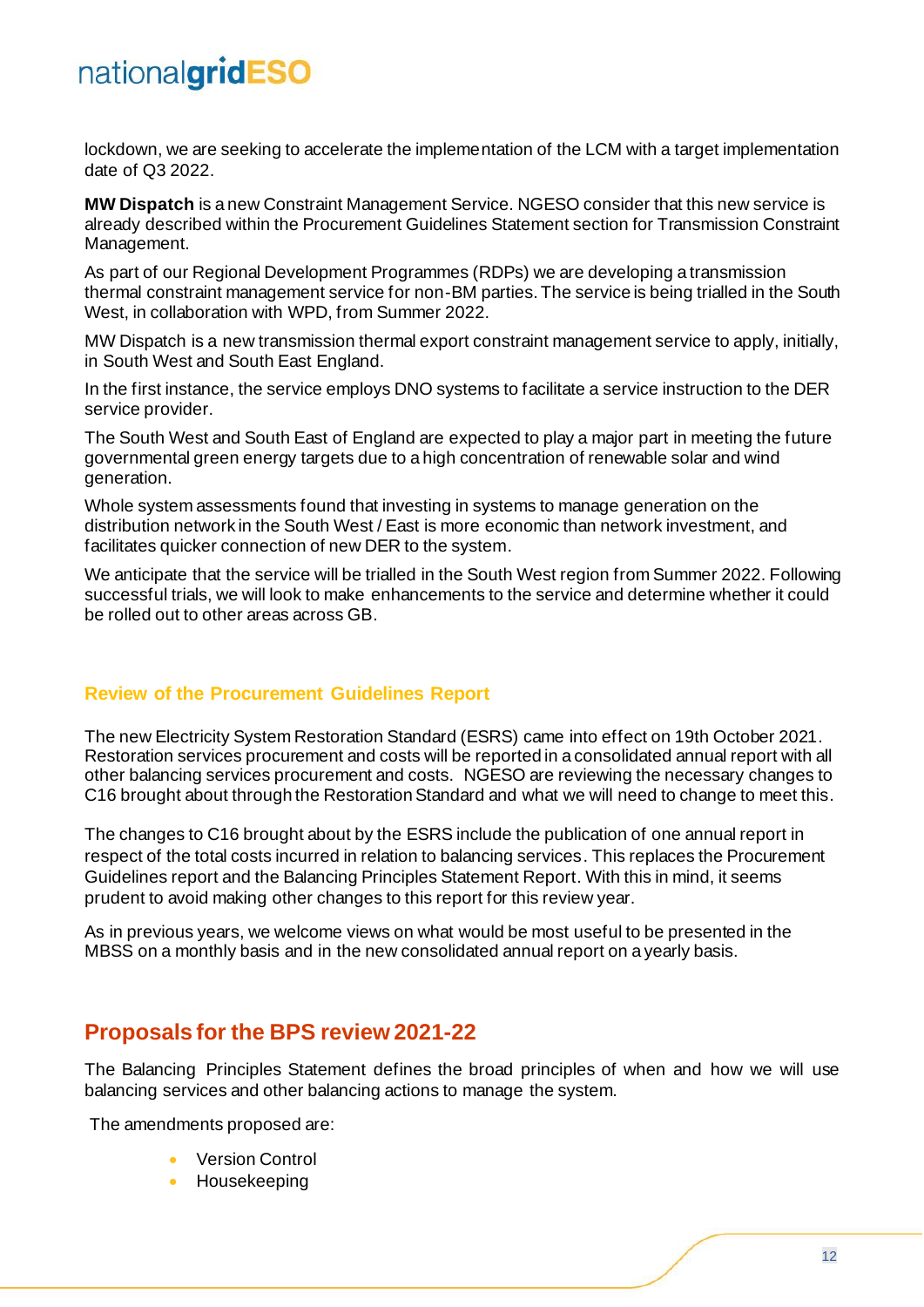• Review of the Balancing Principles Statement Report

#### **Review of the Balancing Principles Statement Report**

The Balancing Principles Statement (BPS) Report provides information for instances where ESO needed to use additional measures to balance the system:

- BMU emergency instructions and interconnector emergency assistance/ instruction
- Demand control actions
- Maxgen
- Negative Reserve Active Power Margin (NRAPM) notice
- Electricity Margin Notices (EMNs)
- [Nationwide or partial system shutdown](https://www.nationalgrideso.com/future-energy/projects/distributed-restart)
- Communication failures
- Involuntary reductions
- BMUs disconnected by transmission faults

The final opinion for the BPS audit is included as an attachment to the BPS report.

We plan to publish the 2020/21 BPS Report during January 2022. Following licence changes, we are now required to align publication of the Balancing Principles Statement Report with the auditor's report.

The changes to C16 brought about by the ESRS will affect the BPS report. In the short term this will simply be that the report will be consolidated into the annual report.

New services, as outlined within this consultation, will be added to the BPS once they are live.

Whilst we are not suggesting any changes at this time, we would like feedback from industry through this consultation on how this report is used and how it could be improved.

### <span id="page-12-0"></span>**Proposals for the BSAD review 2021-22**

This document sets out the Balancing Services Adjustment Data methodology. It sets out the information on relevant balancing services that will be taken into account when determining the imbalance price.

The amendments proposed are:

- Version Control
- Housekeeping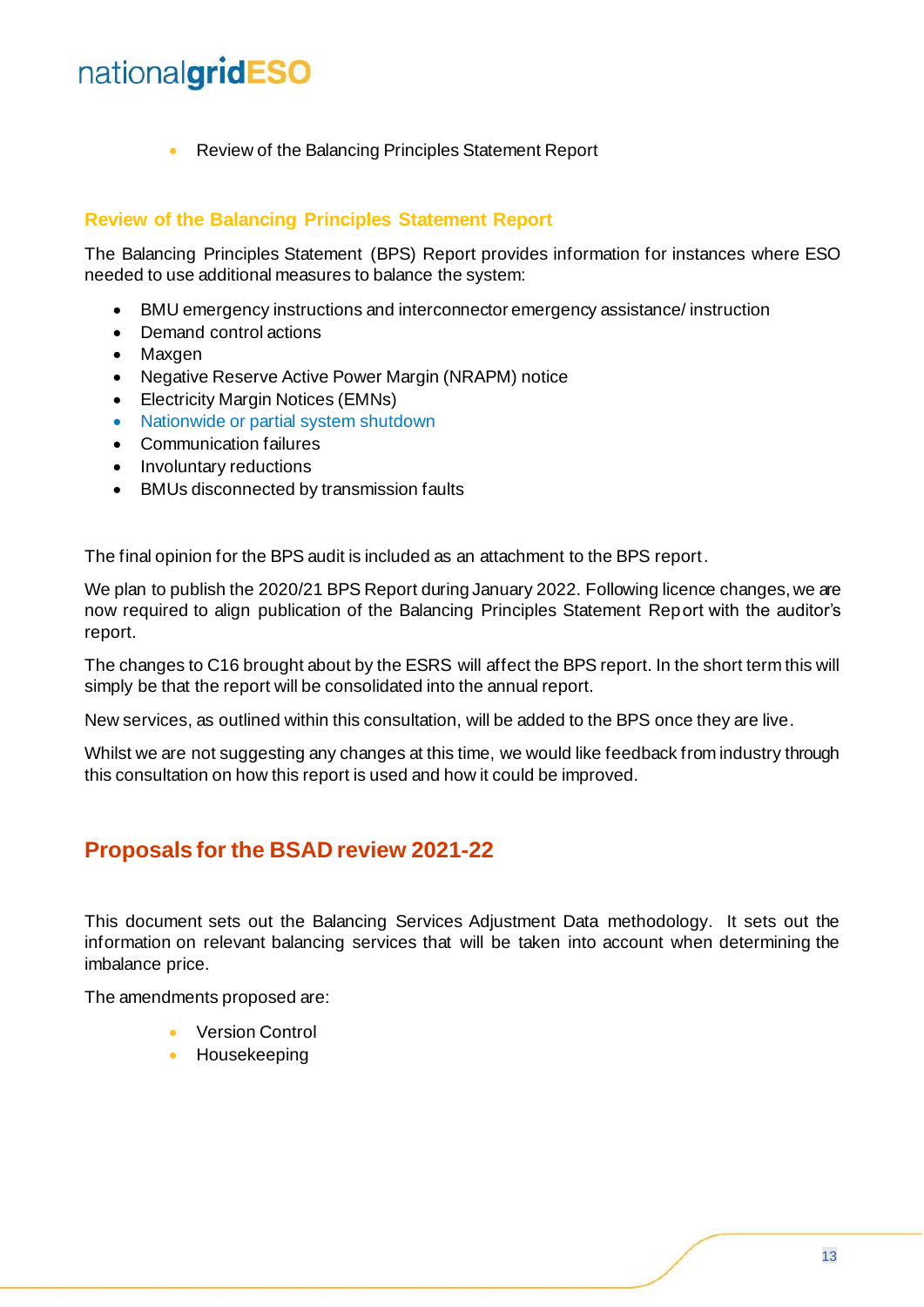# <span id="page-13-0"></span>**Proposals for the ABSVD review 2021-22**

The Applicable Balancing Services Volume Data methodology set out the information on Applicable Balancing Services that will be taken into account for the purposes of determining imbalance volumes.

The amendments proposed are:

- Version Control
- Housekeeping
- Quick Reserve and Slow Reserve
- BM and Non-BM Dynamic Frequency Response services

#### **BM and Non-BM Dynamic Frequency Response services**

Prior to April 2020, no NBM services were included in ABSVD. Following P354, there is inconsistency between the way BM and non-BM units are treated in terms of ABSVD. This inconsistency will extend to the new Dynamic Moderation and Dynamic Regulation services.

To address this challenge, the ESO are investing in the enhancement of systems and processes to enable us to apply a consistent approach going forward across BM and non-BM units when it comes to ABSVD for the Dynamic Frequency Response services. The ESO propose to investigate if it is possible to include, Dynamic Containment, Dynamic Moderation and Dynamic Regulation in the list of services that will have ABSVD applied for both BM and non-BM units.

This change will be implemented as soon as it is technically feasible, our current focus is developing our new Settlement system to include frequency response, the development will commence in early - 2022 and further developments such as ABSVD will follow.

Quick Reserve and Slow Reserve will also be considered in the main consultation.

### <span id="page-13-1"></span>**Proposals for the SMAF review 2021-22**

The System Management Action Flagging (SMAF) methodology sets out the means which NGESO will use to identify balancing services that are for system management reasons.

The amendments proposed are:

- Versioning control
- Housekeeping
- Review of the SMAF Report

More detail of these changes and industry feedback from the session is below:

#### **Review of the SMAF Report**

As per C16 Part E para 7A (b) (ii) and 2017-18 C16 consultation. Appendix C section 5: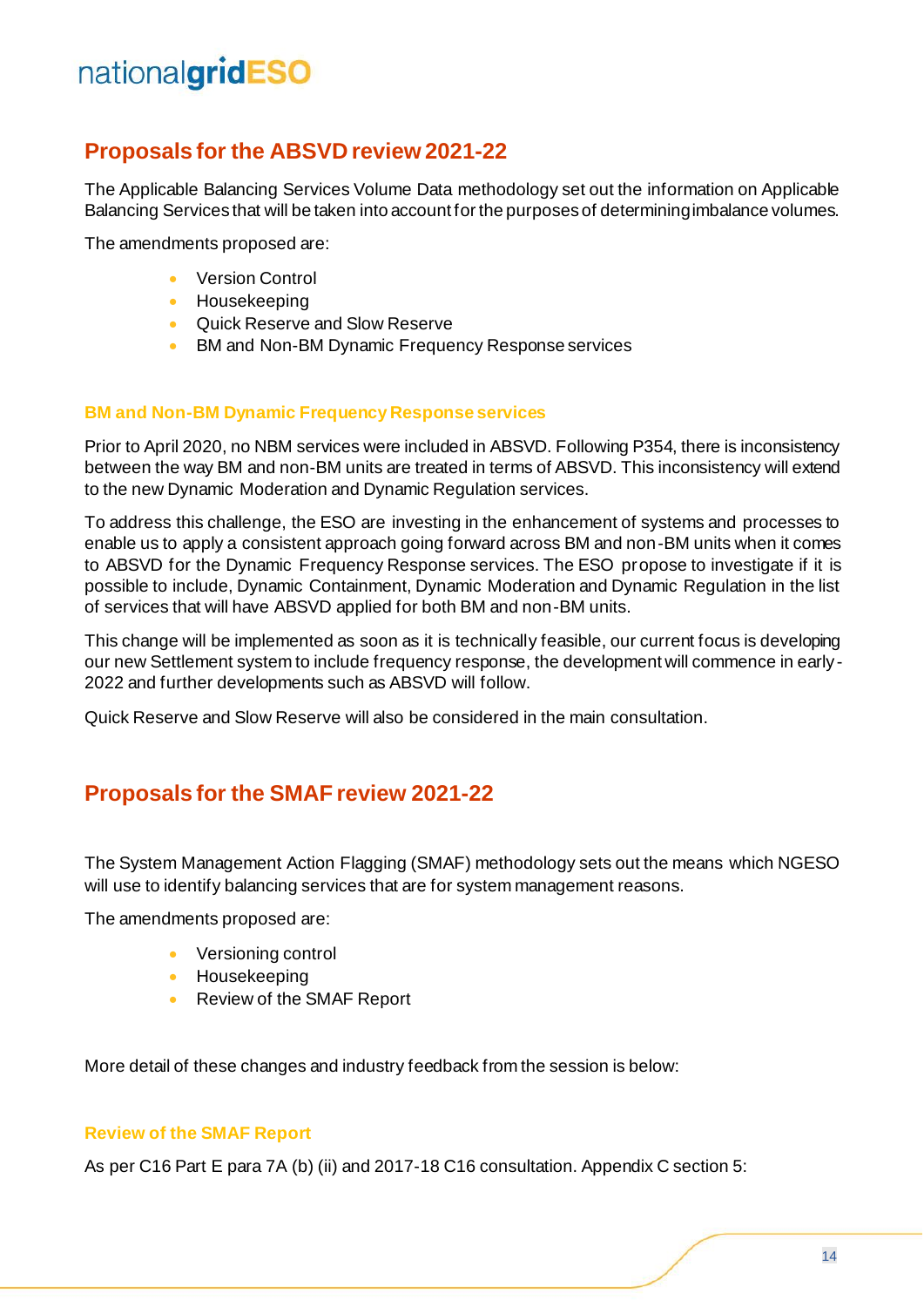NGESO should "prepare a statement of the prevailing system management action flagging methodology" and "report annually on the accuracy of the flagging methodology."

We currently have processes in place to deliver this for May/June each year. We have a 99.5% accuracy as of 2020-21.

Part of the P217A actions include:

- Transmission Constraints
- Voltage Support
- Rate of Change of Frequency (RoCoF)

Whilst we are not suggesting any changes at this time, we would like feedback from industry through this consultation on how this report is used and how it could be improved.

#### **Initial Industry Feedback:**

• During our stakeholder Workshop, we were asked If we could report on the specific asset status within the transmission constraint, specifically B6 and Western Link.

#### **NGESO Response:**

• Thank you for raising this question. We do not believe this will require a C16 statement change during this review. However, we do need to look into what can be provided for asset transparency in the future. We will contact the person who provided this feedback directly to discuss this response further.

We received positive feedback on our approach to the C16 process this year. Thank you to those who have engage with it so far and we continue to welcome any feedback that may improve the content and process in future years.

### <span id="page-14-0"></span>**5. The Consultation**

### <span id="page-14-1"></span>**The Questions**

We now invite industry to provide further feedback on the changes proposed to the C16 statements as part of the 2021-22 annual review process. The consultations questions are summarised below are also within the response proforma in Appendix A.

#### <span id="page-14-2"></span>Procurement Guidelines

1) Do you agree with the proposed suggestions to the Procurement Guidelines in relation to new Response services? Please provide rationale.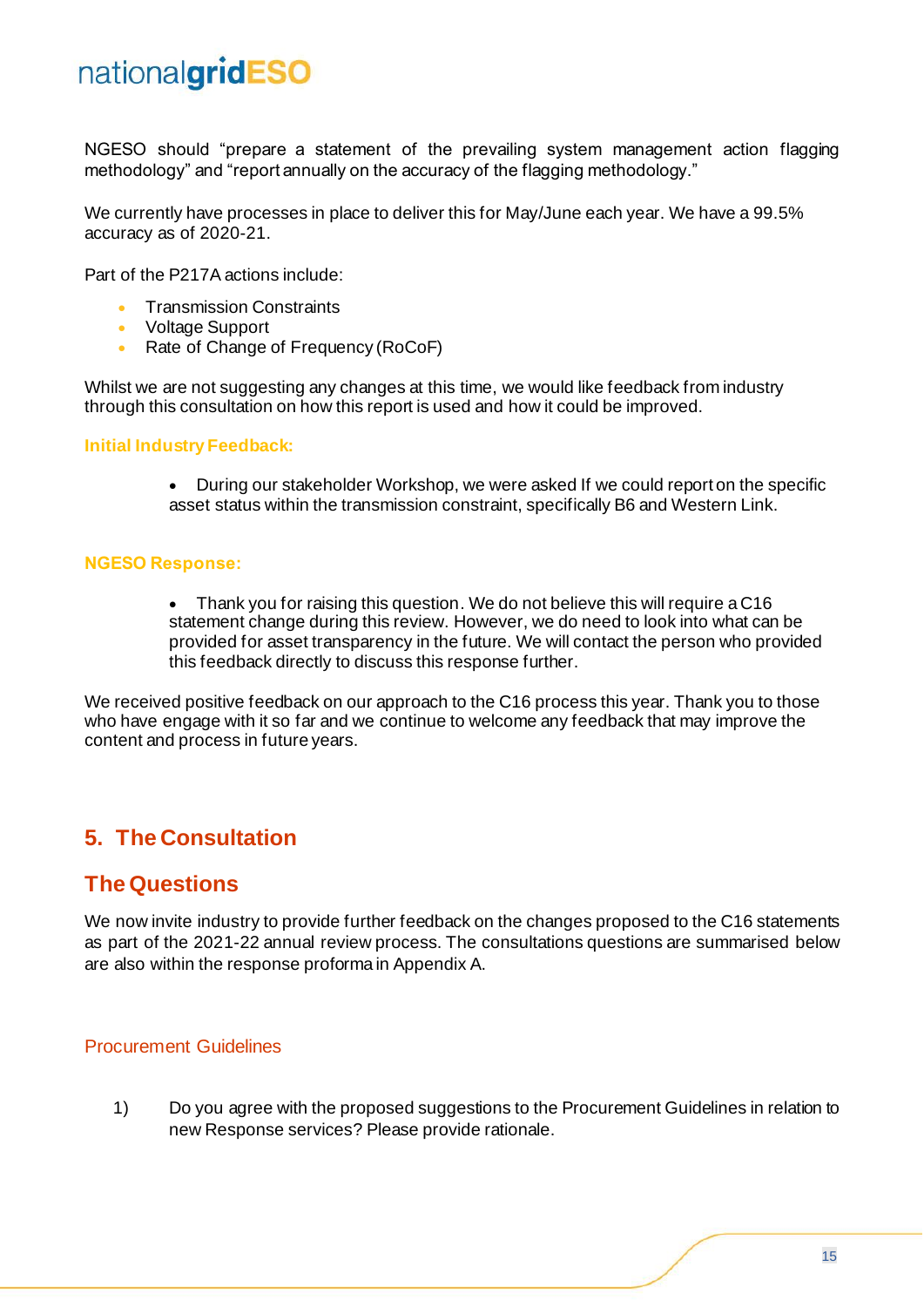- 2) Do you agree with the proposed suggestions to the Procurement Guidelines in relation to amendments to cease the procurement of Dynamic Firm Frequency Response (DFFR)? Please provide rationale.
- 3) Do you agree with the proposed suggestions to the Procurement Guidelines in relation to amendments to replace Optional Downward Flexibility Management (ODFM), with a new reserve product? Please provide rationale.
- 4) Do you agree with the proposed suggestions to the Procurement Guidelines in relation to amendments to move STOR into Positive Slow Reserve? Please provide rationale.
- 5) Do you agree with the proposed suggestions to the Procurement Guidelines in relation to amendments for NGESO to stop procuring Enhanced Frequency Response (EFR)? Please provide rationale.
- 6) Do you have any comments on what should be reported through the monthly MBSS and the yearly annual report? Do you have any suggestions on improvements?
- 7) Do you have any other comments in relation to the changes proposed to the Procurement Guidelines? Or any additional changes you would like to see?

### <span id="page-15-0"></span>**BPS**

- 1) Do you find the BPS Report useful, please bear in mind that the information will be presented in the annual report in the future? Do you have any suggestions on improvements?
- 2) Do you have any other comments in relation to the changes proposed to the BPS or the BPS reports? Or any additional changes you would like to see?

#### <span id="page-15-1"></span>BSAD

1) Do you have any other comments in relation to the changes proposed to the BSAD? Or any additional changes you would like to see?

#### <span id="page-15-2"></span>ABSVD

- 1) Are you supportive of our intent to enhance NGESO systems and processes to enable a consistent approach across BM and non-BM units for ABSVD and Dynamic Frequency Response services? Please provide rationale.
- 2) Do you have any other comments in relation to the changes proposed to the ABSVD? Or any additional changes you would like to see?